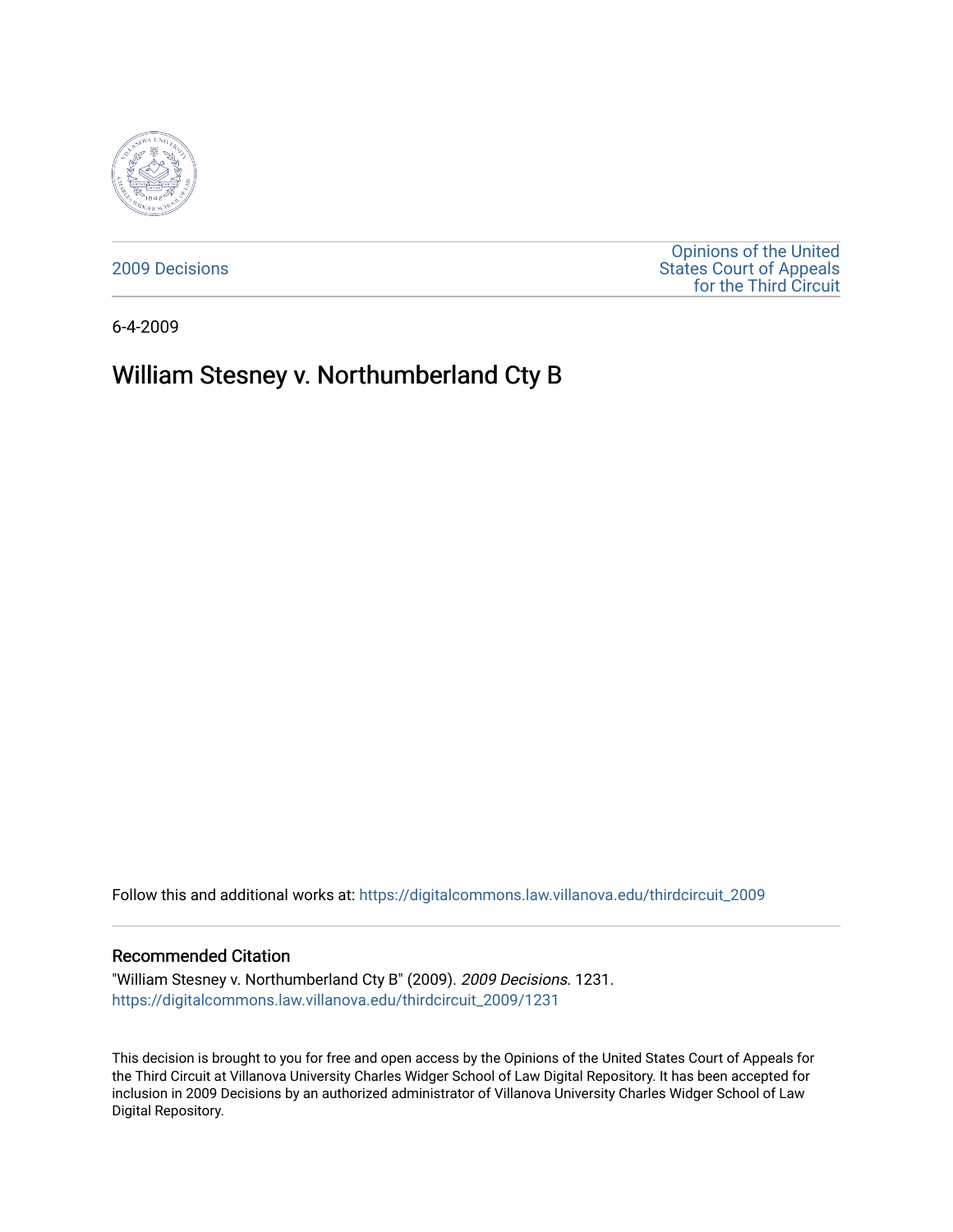## NOT PRECEDENTIAL

# UNITED STATES COURT OF APPEALS FOR THE THIRD CIRCUIT

 $\overline{a}$ 

 $\overline{a}$ 

 $\overline{a}$ 

 $\overline{a}$ 

 $\overline{a}$ 

 $\overline{a}$ 

No. 08-4143

### WILLIAM V. STESNEY,

Appellant

v.

## NORTHUMBERLAND COUNTY BOARD OF COMMISSIONERS

On Appeal from the United States District Court for the Middle District of Pennsylvania (D.C. Civ. No. 07-00183) Honorable John E. Jones, III, District Judge

Submitted under Third Circuit LAR 34.1(a) June 2, 2009

BEFORE: MCKEE, HARDIMAN, and GREENBERG, Circuit Judges

(Filed: June 4, 2009)

## OPINION OF THE COURT

GREENBERG, Circuit Judge.

This matter comes on before this Court on an appeal from an order for summary

judgment entered on September 19, 2008, in the District Court in favor of defendant-

appellee Northumberland County Board of Commissioners ("Board") against plaintiff-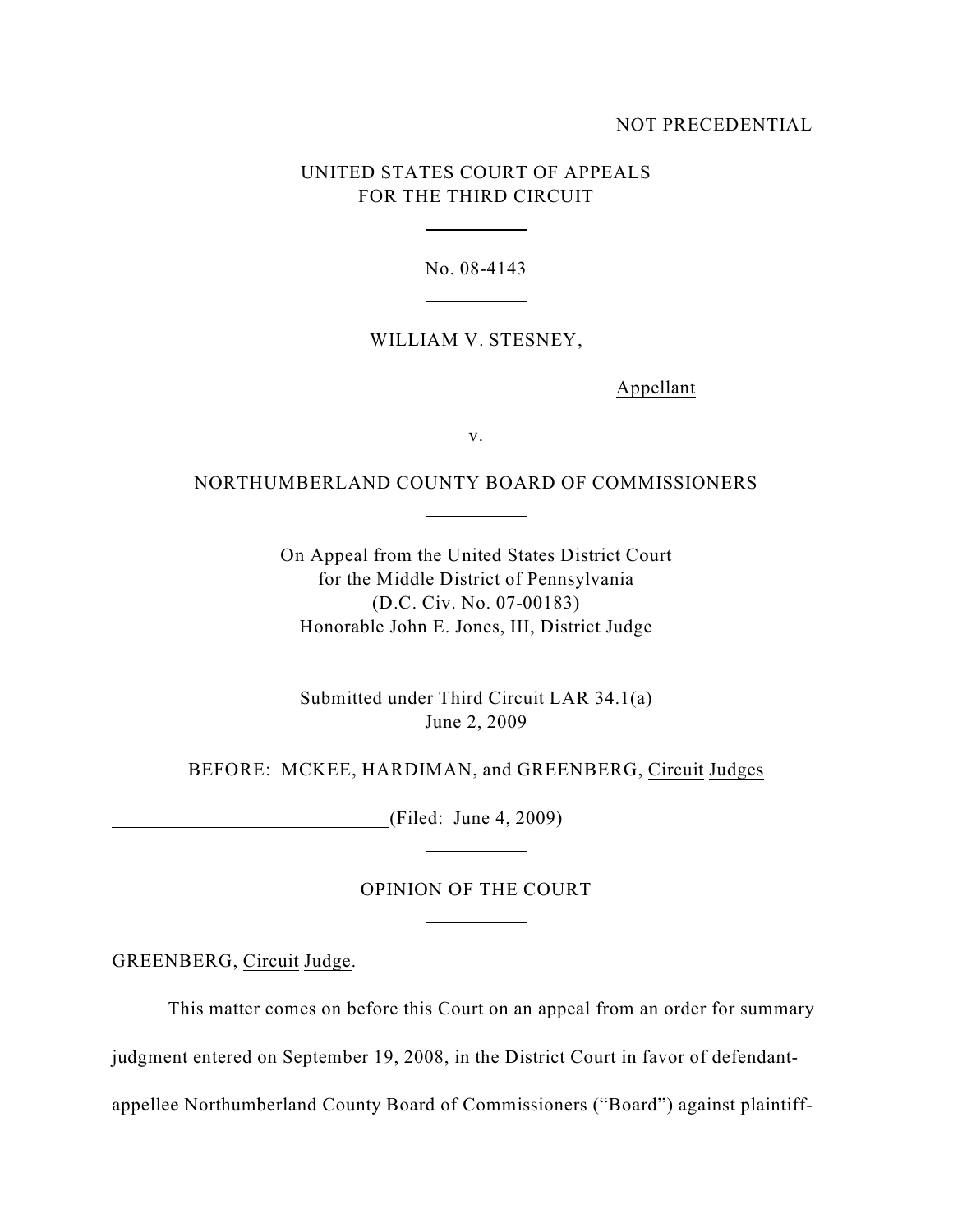appellant William Stesney in this action that Stesney brought against the Board under the Age Discrimination in Employment Act ("ADEA"), 29 U.S.C.  $\S$  621 et seq.<sup>1</sup> The District Court had jurisdiction under 28 U.S.C. § 1331 and we have jurisdiction under 28 U.S.C. § 1291. On this appeal we exercise plenary review and therefore we can affirm only if there is no dispute of material fact and the Board is entitled to judgment as a matter of law. See Petruzzi's IGA Supermarkets, Inc. v. Darling-Delaware Co., 998 F.2d 1224, 1230 (3d Cir. 1993).

The District Court set forth its findings of fact and conclusions of law in a memorandum opinion dated September 19, 2008, and thus we will not repeat what that Court said. There is no question at all but that the Court reached the correct result and, inasmuch as we approve of its holding and opinion, including its burden shifting analysis, we will affirm its order for summary judgment substantially for the reasons it set forth.

<sup>&</sup>lt;sup>1</sup>Stesney also sued the Board under the Pennsylvania Human Relations Act ("PHRA"), 43 Pa. Cons. Stat. §§ 951 et seq. (West 1991), invoking the District Court's supplemental jurisdiction under 28 U.S.C. § 1367(a) on the basis of the same allegedly discriminatory conduct that his complaint sets forth for his action under the ADEA. The District Court and the parties did not deal separately with the PHRA claim even though the order of September 19, 2008, in terms, granted the Board summary judgment on the entire case. That omission, however, ordinarily would be of no consequence, as the ADEA and the PHRA use the same standards in a case of this type, and thus the outcome of the action would be the same under both statutes. See Hill v. Borough of Kutztown, 455 F.3d 225, 247 (3d Cir. 2006). Here, however, the omission is consequential because the District Court intended that the PHRA claim remain open, though not in the District Court, after the entry of the September 19, 2008 order for summary judgment because the Court declined to exercise jurisdiction over it. Thus, though the September 19, 2008 order does not say as much we regard it as having dismissed the PHRA claim without prejudice.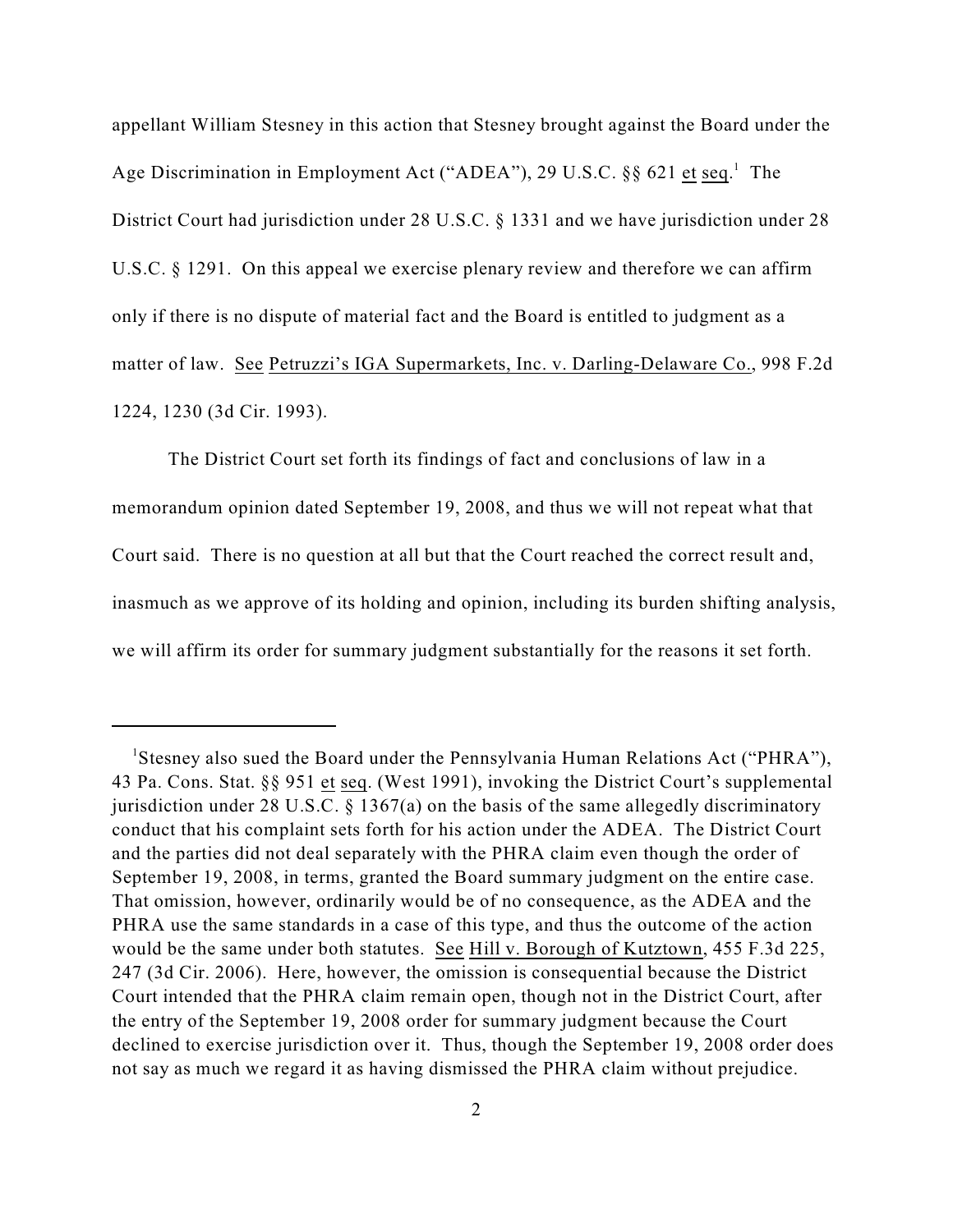We, however, do make the following points. Stesney began serving as Chief Clerk of the Board on January 1, 1996, and held consecutive one-year or four-year appointments until his discharge on August 18, 2003.<sup>2</sup> Though the title of the Chief Clerk suggests that the position is ministerial in nature, the Chief Clerk serves as an administrator for the Board participating in formulation and administration of the County budget among other activities. Indeed, Stesney indicates in his complaint that he had the position of County Budget Director. Moreover, even though the Board appoints the Chief Clerk to a specific term of office, it may remove him at any time. The Board has three commissioners, two from one political party and one from another, naturally called the majority and minority commissioners. It would be expected that in Pennsylvania the dominant parties would be the Democratic and Republican parties and thus the majority and minority commissioners on the Board would be from those two parties, depending upon election outcomes, and such is the case in Northumberland County. The majority party controls the appointment of the Chief Clerk and the position is political in nature.

During the summer of 2003, Northumberland County faced a financial crisis. In July 2003 it became known to the public that the county was \$4,000,000 in debt, a sizeable sum for a small county. Subsequently, however, the situation was revealed to be

<sup>&</sup>lt;sup>2</sup>Stesney asserts that he was serving a four-year term that started in early 2000 when the Board terminated him. On the other hand, the term is stated to have been one-year in other places in the record. As it happens, however, the length of the term has no bearing on our outcome on this appeal.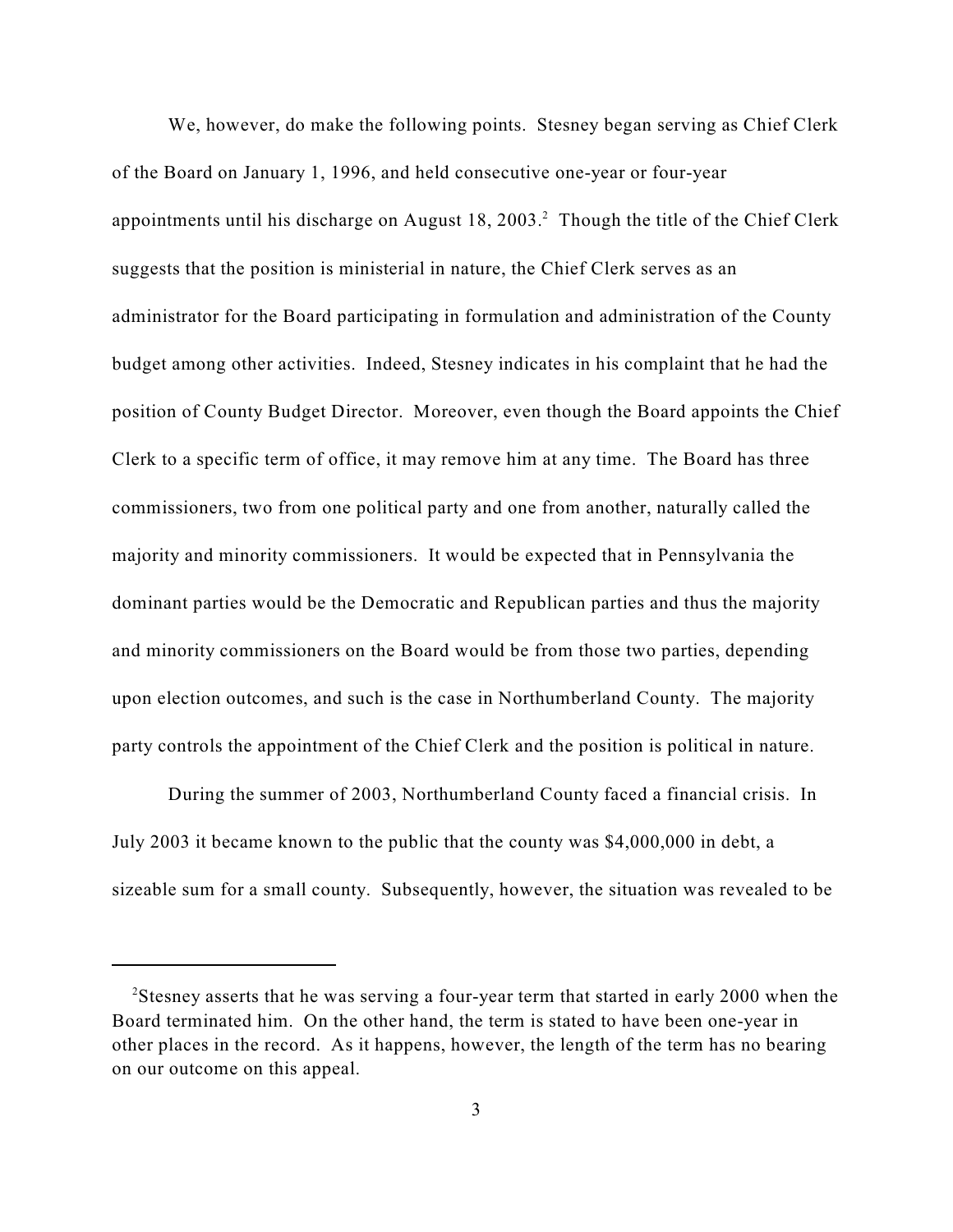worse as there was shown to be a much larger deficit, i.e., \$9,400,000. Then, on August 9, 2003, a local newspaper reported that Stesney publicly admitted having helped create the county's budget crisis. In particular, the newspaper quoted Stesney as stating that under earlier serving commissioners he could have said that "it was a bogus budget, but I did my job. I was hired to administer it." App. at 134. Though Stesney in his deposition denied making the quotation attributed to him, there is no doubt but that the county was in a dire financial condition during the summer of 2003 and that Stesney was involved in the circumstances leading to the crisis. About ten days after publication of the quotation that the newspaper attributed to Stesney, the Board replaced him as Chief Clerk with the assistant Chief Clerk, the stated reason being budgetary.

In the fall, the electorate replaced the Board's Democratic majority with a Republican majority. The new Republican majority, after previous interim appointments of a Chief Clerk before it took office, including the initial designation of the assistant Chief Clerk as Chief Clerk, appointed Michael Lindermuth to that position.<sup>3</sup> At that time, Stesney was 64 years old and Lindermuth was 37 years old.

We are at a loss to understand how, when Stesney brought this action, he could have expected to make a recovery under the ADEA on the basis of age discrimination. As Chief Clerk, he occupied a political position in the epicenter of a political and

<sup>&</sup>lt;sup>3</sup>The record is not absolutely clear on this point, but it appears that the outgoing Democratic majority in December appointed Lindermuth as Chief Clerk as a courtesy to the incoming Republicans who intended to appoint Lindermuth to the position.